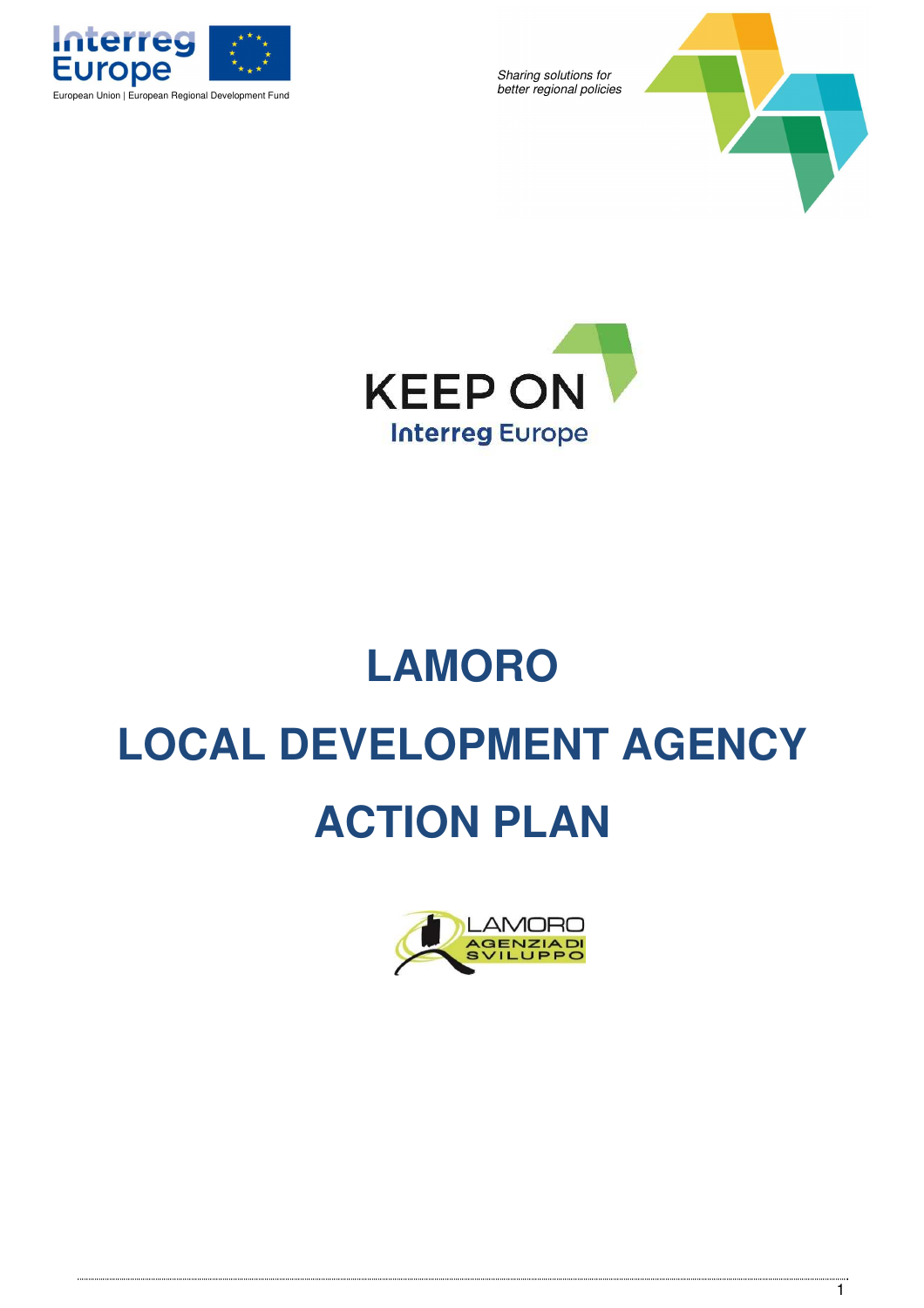



## **Part I – General information**

| Project: "KEEP ON - Effective policies for durable and self-sustainable projects in the<br>cultural heritage sector"                                                                                                                                                                                                                                                                                     |
|----------------------------------------------------------------------------------------------------------------------------------------------------------------------------------------------------------------------------------------------------------------------------------------------------------------------------------------------------------------------------------------------------------|
| Partner organisation: LAMORO Local Development Agency                                                                                                                                                                                                                                                                                                                                                    |
| LAMORO is a Consortium of 40 municipalities and works as an intermediary between the Piedmont<br>Region and the local level. Piedmont Region is the Managing Authority of the ROP ERDF 2014-<br>2020 and the next ROP ERDF 2021 - 2027. LAMORO acts within the KEEP ON Action Plan under<br>the mandate stated into the Letter of Support of the Regional Authority attached to the Application<br>Form. |
| Other partner organisations involved (if relevant):                                                                                                                                                                                                                                                                                                                                                      |
| Country: Italy                                                                                                                                                                                                                                                                                                                                                                                           |
| NUTS2 region: Piedmont                                                                                                                                                                                                                                                                                                                                                                                   |
| Contact person: Sonia Abluton                                                                                                                                                                                                                                                                                                                                                                            |
| email address: sonia@lamoro.it                                                                                                                                                                                                                                                                                                                                                                           |
| phone number: +39 0141 532516 or +39 335 5991 081                                                                                                                                                                                                                                                                                                                                                        |

## **Part II – Policy context**

- The Action Plan aims to impact: **X** Investment for Growth and Jobs programme
	- € European Territorial Cooperation programme
	- € Other regional development policy instruments

Name of the policy instrument addressed: ROP ERDF 2021 – 2027 of Piedmont Region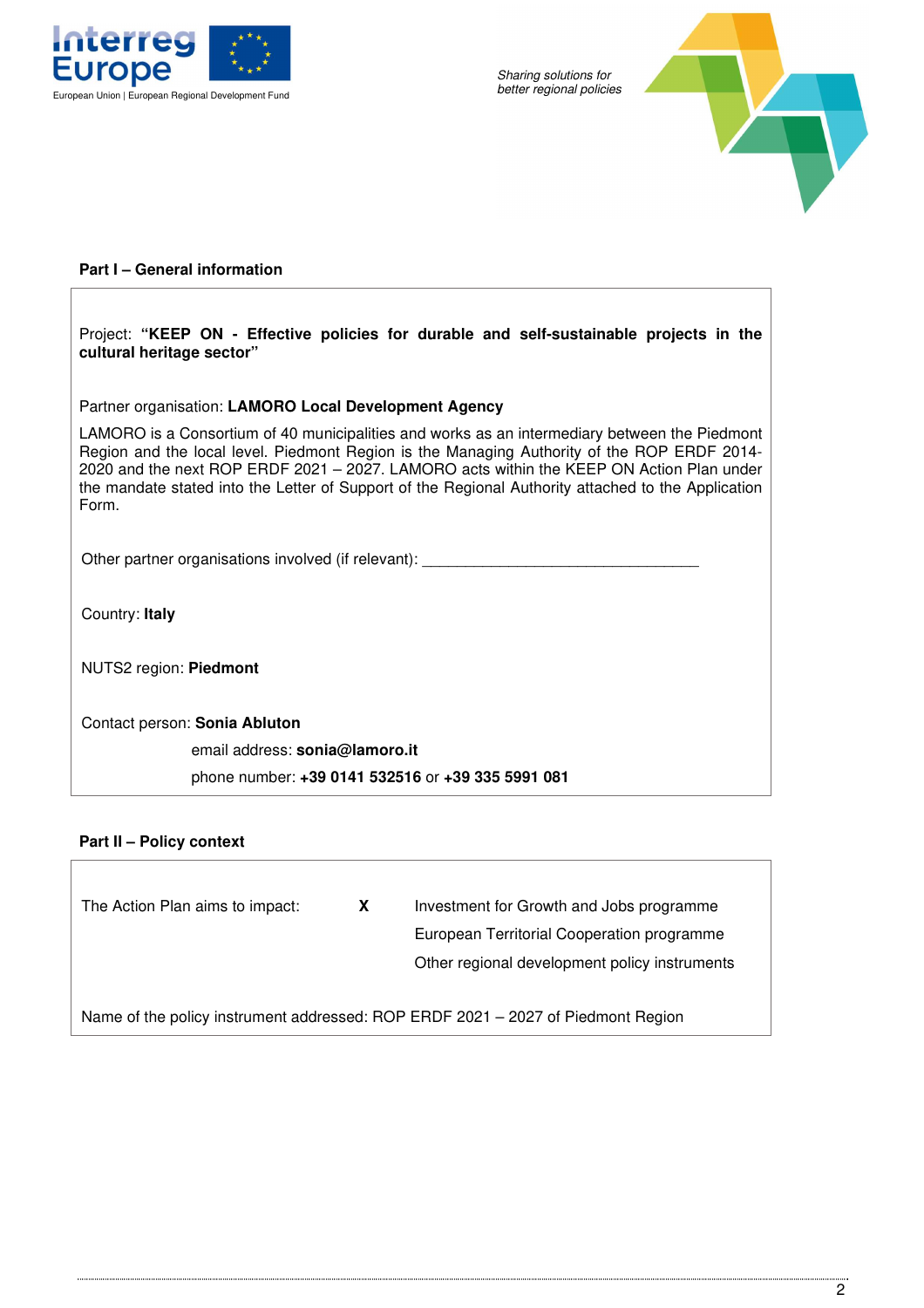



## **Part III – Details of the actions envisaged**

## **ACTION 1**

#### **Enhance the cultural assets of Piedmont municipalities / territories listed in the UNESCO heritage sites.**

1. **The background** (please describe the lessons learnt from the project that constitute the basis for the development of this Action Plan)

Piedmont is a very significant region from the point of view of the presence of UNESCO sites, which constitute more than 30% of the territory. Indeed, the regional territory can count on:

- 5 sites registered in the World Heritage List (Residences of the Royal House of Savoy, Sacri Monti of Piedmont and Lombardy, Prehistoric Pile Dwellings around the Alps, Vineyard Landscape of Piedmont: Langhe-Roero and Monferrato, Ivrea Industrial City of the 20th century);
- 3 elements registered in the List of Intangible Cultural Heritage (The art of dry-stone walling, Alpinism, The musical art of horn players);
- 3 Cities included in the Creative Cities Program: (Turin Creative City of Design, Alba Creative City of Gastronomy and Biella Creative City Crafts & Folk Art);
- 3 Biosphere reserves (Ticino Val Grande Verbano, Monviso, Collina Po);
- 1 Geopark (Sesia Val Grande).

The Piedmont UNESCO heritage ranges from architectural to landscape, naturalistic and urban sites and represents an asset with a high development potential. Indeed, it is a key element of an integrated and transversal system for regional enhancement that has significant positive effects not only on the tourism and cultural sector, but also on adjacent ones, such as agri-food.

Within the ROP ERDF 2014-2021, Axis V - Thematic objective 6 "Protection of the environment and enhancement of cultural and environmental resources", Action V.6c.7.1 "Interventions for the protection, enhancement and networking of cultural heritage, material and intangible, in the areas of attraction of strategic importance such as to consolidate and promote development processes", the UNESCO Piedmont area benefited from two rounds of funding:

- the first, through the publication of the Call for proposals for the enhancement of the sites included in the UNESCO World Heritage List on the regional territory in 2018 with an allocated financial endowment of Euro 7,258,381.43;
- the second, through the publication of the Call for proposal in 2020 for the enhancement of the Piedmont UNESCO district tangible and intangible heritage, biosphere reserves, geoparks and creative cities with a financial endowment of Euro 6,871,125.00.

The intention to enhance the tangible and intangible heritage of the regional UNESCO district, which clearly emerged in the 2014-2020 programming period, is confirmed in the Regional Strategic Document for the European new programming period 2021-2027 drawn up by the Piedmont Region Authority on the occasion of the Road Map consultation with the main territorial stakeholders, in which:

the first Policy Objective states: "the importance of integration between the tourist offer and the agri-food and cultural heritage of the Region, in order to strengthen and spread the approach that emerged from the tourist success of the" wine hills" recognized as UNESCO heritage"<sup>1</sup> ;

<sup>1</sup> Regional Strategic Document for the European new programming period 2021-2027 (Diamo forma al futuro Nuova programmazione Europea 2021-2027 Documento Strategico Unitario per la consultazione con il partenariato regionale),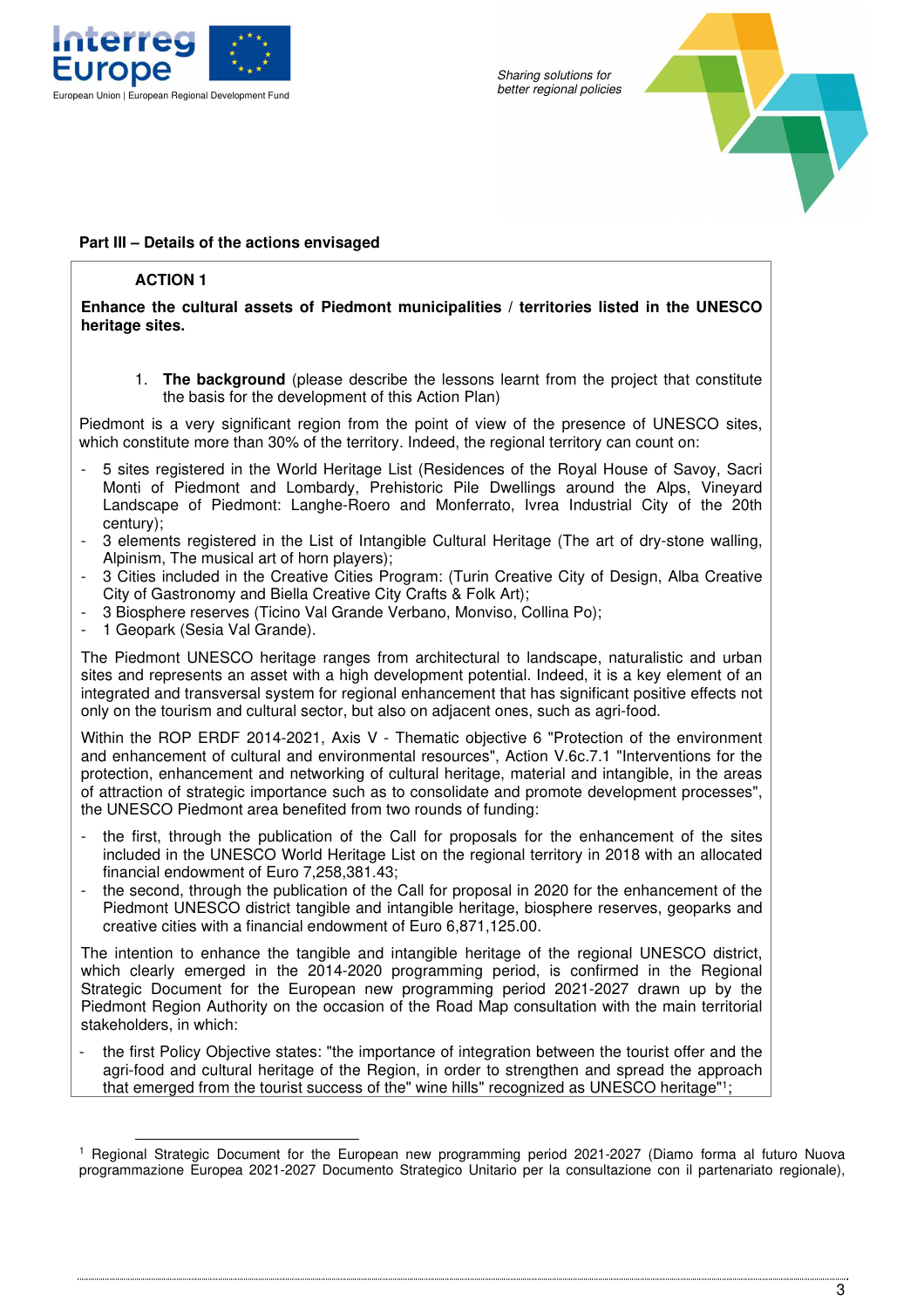



- the UNESCO heritage is defined by the fourth Policy Objective as "a qualifying element of Piedmont in its variety of types and offers which includes World Heritage, intangible heritage, creative cities, Biosphere Reserves, Geoparks.

Tourism, despite being one of the most affected sectors by the pandemic, is also the one with a strong potential for recovery; among the elements for its future development, we have to take into account: the digitization of incoming and supply management, as well as the closer integration between tangible and intangible.

**Lesson Learned from Chęciny Castle in Poland:** Revitalize the tangible and intangible value of a cultural asset and make it the driver for a stronger local (social and economic development)

To effectively enhance the tangible and intangible heritage of the Piedmont UNESCO district, the model adopted by the Chęciny Castle in Poland results of particular inspiration. Indeed, its recovery and restoration were financed by the Regional Operational Programme- European Regional Development Fund 2007-2013 of Świętokrzyskie Region and its managerial model succeeded in safeguarding not only the unique architectural heritage, but also in making the intangible heritage the driving force for a complete regeneration of the area.

Indeed, today the Castle is one of the most visited cultural sites in Poland, thanks to its valuable architecture as well as for the continuous experiential activities for visitors (such as medieval representations; reconstruction of the siege of the castle; night tours and thematic workshops), strictly referring to the intangible value of the heritage.

This revitalization of the asset in its tangible and intangible heritage facilitated, thanks also to the strengthening of identity and local pride, the triggering of a virtuous circle that allowed a continuous investment in its restoration, maintenance and conservation.

This mechanism would be particularly virtuous if applied to the multiple areas of the Piedmont UNESCO district that for years have been victims of increasing depopulation. Making cultural heritage a driving force for structural local development would in fact allow a revitalization of the entire area and not just of the sites included in the UNESCO list.

2. **Action** (please list and describe the actions to be implemented)

#### **Action: Enhancement of the cultural assets of Piedmont municipalities / territories listed in the UNESCO heritage list**

This action aims to follow the path already started with the previous Programming period (2014 – 2020), in which the intention to enhance the cultural, artistic and landscape heritage of the regional sites included in the UNESCO World Heritage List clearly emerged, as well as some elements included in the UNESCO Lists of Intangible Cultural Heritage, in the biosphere reserves, geoparks and creative cities. The goals of this action are to:

- create favourable conditions in order to attract greater tourist flows and, more generally, make the cultural heritage an effective driving force for the economic and social development of the area;
- establish an innovative managerial governance model, able to activate new financial resources in the territory, also through the use of techniques and methods giving new visibility and creating a new way to develop the asset potential;
- ensure, through an adequate management plan, the sustainability of the intervention over time for at least 5 years from the final payment to the beneficiary.

February 2021, Piedmont Regional Authority https://piemonte2021-2027.eu/wp-content/uploads/2021/02/DSU-e-PNRR-perconsultazione-con-il-partenariato\_febbraio-2021.pdf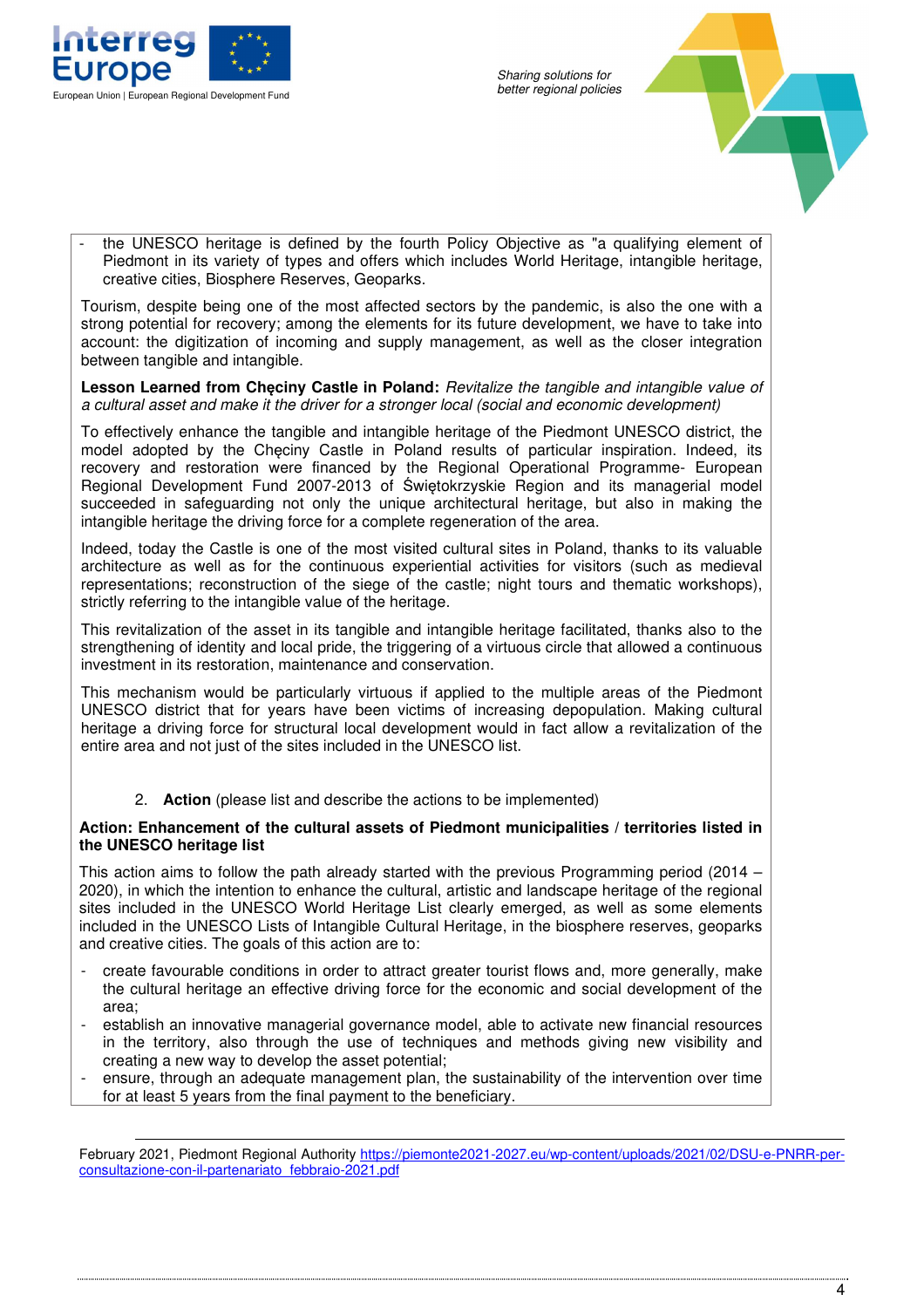



Furthermore, this action aims at linking the above goals to the priorities identified by the Regional Strategic Document for the new programming period 2021-2027, identified in:

- animation of furniture and buildings belonging to cultural heritage, offering visitors and local communities innovative cultural experiences, inspired by the use of new technologies in the context of the enhancement of cultural heritage;
- digitization of cultural, landscape and intangible heritage of the Piedmont UNESCO district, as well as the networking of movable and immovable property relevant to it;
- accessibility of the property through the structuring of a user-friendly transport and mobility network.

Specifically, the action will take the form of the opening of funding lines for the recovery, restoration, restructuring, re-functionalization and enhancement of cultural assets included in the territorial scope of UNESCO sites, guaranteeing their public and specific intended use.

**Task 1:** Organisation of a broad information and involvement action of all stakeholders to define key needs for heritage revitalization in the region.

This action provides an engagement process with key stakeholders in order to raise awareness about the restoration and revitalization of tangible and intangible heritage for tourism development purposes. The below activities will be implemented:

- information on the opening of a new call intended for the revitalization of heritage for the purpose of tourism valorization;
- a set of consultations (round tables, focus groups and workshop etc…) with local stakeholders (local authorities, entrepreneurs, tourism workers, cultural heritage managers) to gather project ideas and encourage stakeholders to implement their projects in order to foster tourism and promote local development;
- instructions will be prepared for the possible digitalization of the contents of the intangible and tangible heritage that could be financed from the following tailor-made calls.

**Task 2:** Based on the collected project ideas, a proposal of a framework for a new call for investment in the revitalization of the area will be discussed and made available to decision makers.

This action will include the following activities:

- analysis of proposals and project ideas;
- proposal of a model to support the implementation of project ideas;
- consultations and meetings with decision makers that could support the implementation of the proposal;
- participation in the promotion and visibility of a new approach to plan investment in heritage revitalization in the region.

**Task 3.** Preparation and implementation of educational activities on new opportunities for heritage revitalization and sources of funding, that will include:

- preparation of workshops on the possibility of valorisation of cultural tangible and intangible heritage as an example of good practice intended for interested stakeholders;
- presentation of examples on possible digitization of the contents;
- organisation of educational workshops on the preparation of projects related to the revitalization of heritage and valorisation for tourism needs, for financing and EU funds.

Therefore, thanks to the lessons learned from the good practice of the Castle of Chęciny (Revitalize the tangible and intangible value of a cultural asset and make it the driver for a stronger local social and economic development), the next call, compared to the previous ones, could focus with a greater attention on the revitalization of UNESCO heritage, on its tangible and intangible assets and on the guarantee of a greater accessibility of the same.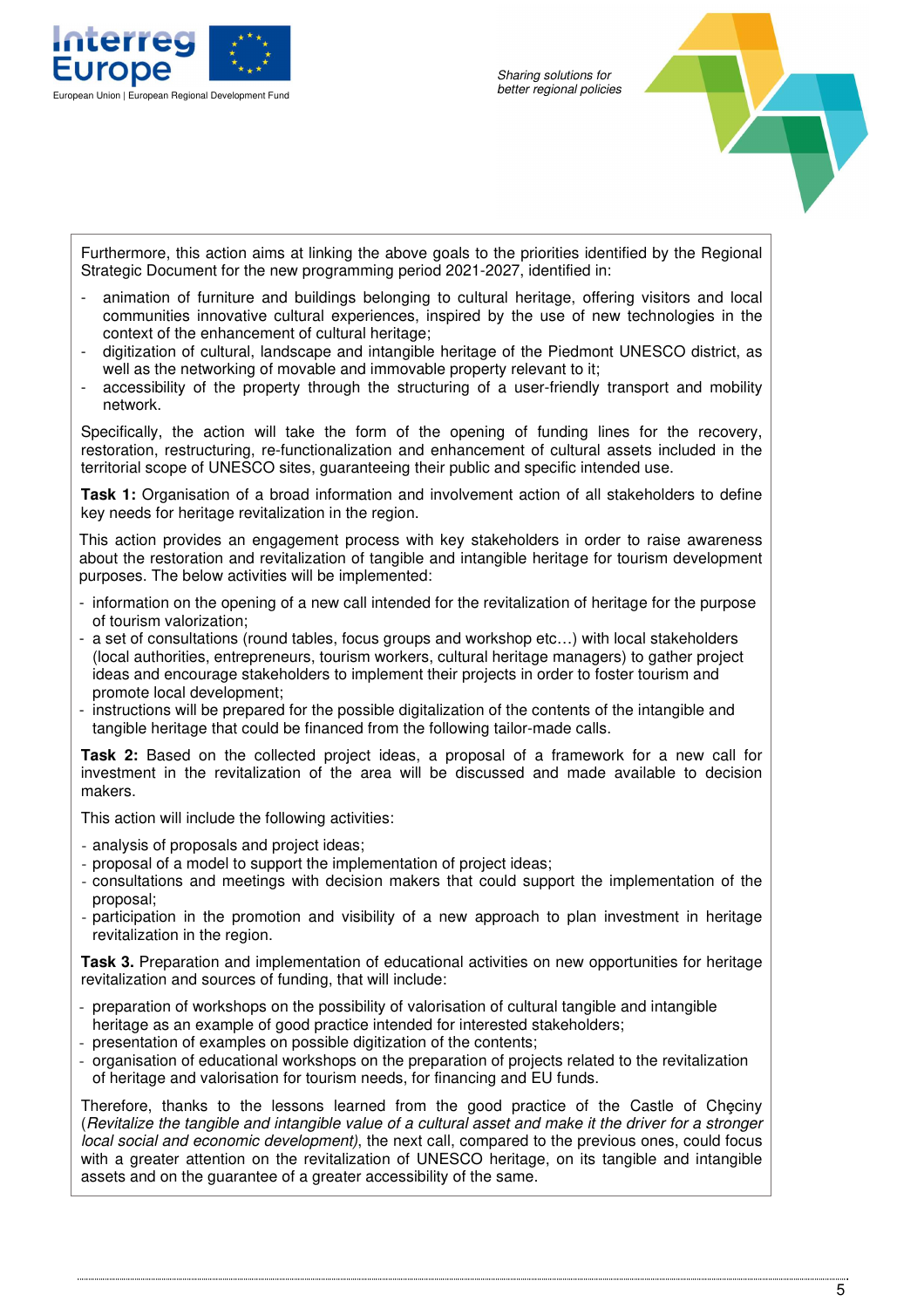



Therefore, also thanks to the use of digital and innovative technologies, the aim of the next call could highlight, not only the artistic and architectural value of the Piedmont UNESCO district, but also its immaterial value thanks to the realization of continuous innovative experiential activities for visitors (such as digital exposition, night visits and thematic workshops).

In this way the UNESCO set of assets would be alive (meaning inhabited and frequented by tourists but also by local communities), becoming an integral part of the local socio-economic development.

In addition to the aforementioned interventions, transversal functional interventions will be also associated especially to the cultural heritage's energy efficiency and sustainability of use, as well as securing architectural elements and works of art and structural and multimedia set up of museum spaces.

- 3. **Stakeholders / Players involved** (please indicate the regional organisations involved in the development and implementation of the action and explain their role)
- Piedmont Regional Authority, as managing Authority of the ROP ERDF 2021 2027 will be the leader of the developing process of a new regional programme for the years 2021-2027;
- Municipalities included in the territorial scope of UNESCO sites (municipal areas on which the UNESCO site stands, recognized and included in the World Heritage List available at https://whc.unesco.org/en/list). Among the most relevant municipalities we can list Torino, Alba, Ivrea, Biella, Casale Monferrato, Nizza Monferrato, Acqui terme, Venaria, Barolo, Barbaresco, Racconigi, Canelli, La Morra, Grinzane Cavour.
- Public consortia of municipalities belonging to the aforementioned list;

Both municipalities and consortia will be relevant stakeholders as they could be directly responsible for the elaboration and submission of the projects proposals, they could be the direct beneficiaries of the investments and they could be responsible for the management of the funds they will receive.

#### 4. **Timeframe**

1<sup>st</sup> June 2021 – 31<sup>st</sup> May 2023 (estimated, it depends on the approval and the implementation of ROP ERDF of Piedmont Region 2021 – 2027)

#### 5. **Costs** (if relevant)

32.600 Euros = estimated cost of preparatory activities (staff cost of Piedmont Regional Authority for the implementation of the action)

According to the previous rounds of funding within ROP ERDF 2014 – 2020 an investment of resources estimated at 7,000,000 Euros could be assumed.

## 6. **Funding sources** (if relevant):

This action will be implemented by means planned under the ROP ERDF of Piedmont Region 2021 – 2027, Regional Strategic Document for the new programming period 2021-2027

Policy Objective 1 COMPETITIVENESS AND INNOVATION

Policy Objective 4 EMPLOYMENT, COMPETENCES AND SOCIAL INCLUSION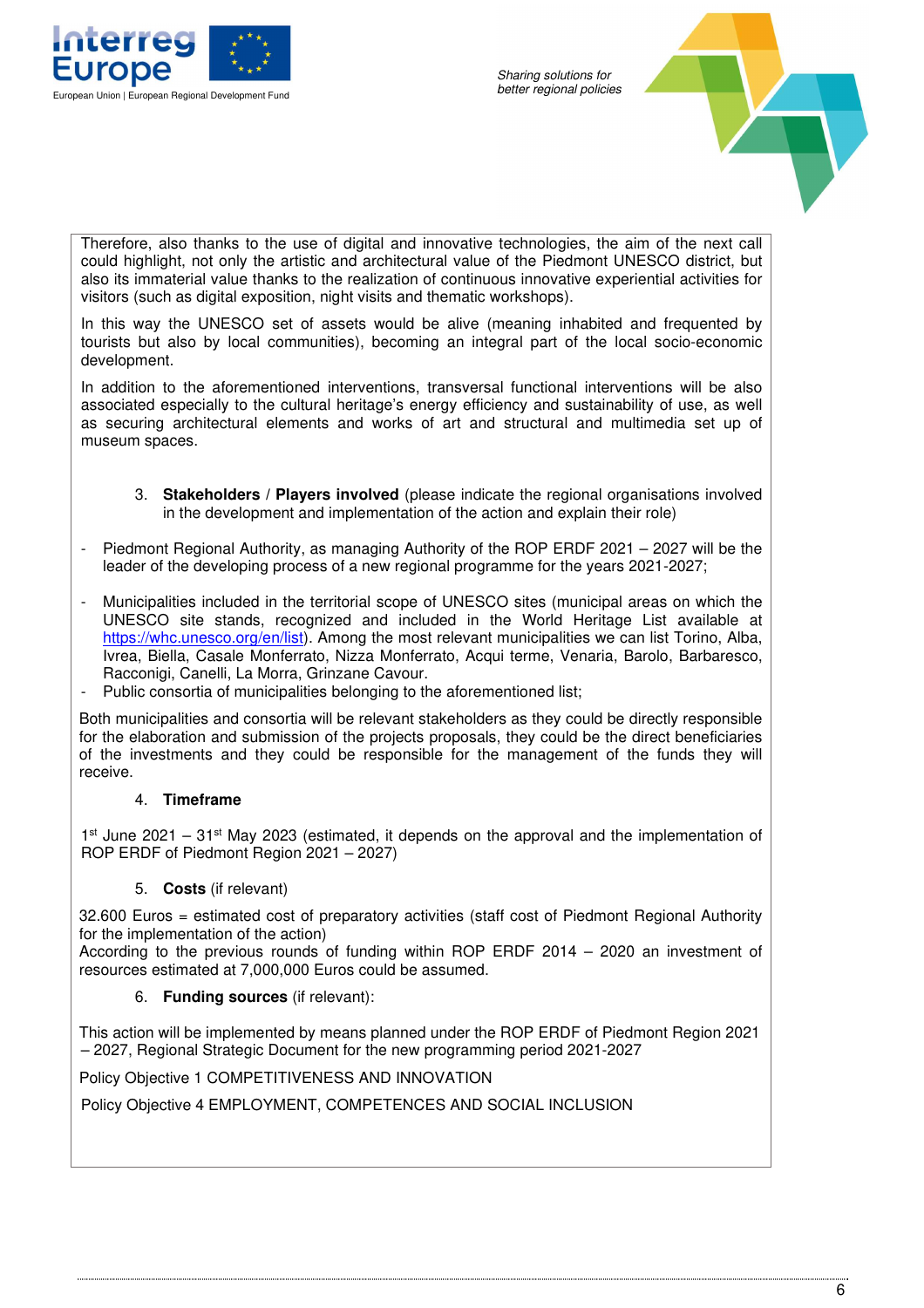



## **ACTION 2**

**Activation of a governance model which includes all the main players in the area with the aim of planning and managing a long-term development project, capable of responding to the objective of enhancing the Stupinigi estate.** 

7. **The background** (please describe the lessons learnt from the project that constitute the basis for the development of this Action Plan)

Piedmont boasts a remarkable cultural and landscape heritage spread throughout its territory, which also gives rise to tourist routes and thematic networks, such as the system of fortifications, the UNESCO sites and the Royal Residences.

Among the latter, a central role is played by the urban and rural Stupinigi estate, for which the Piedmont Region has long started and promoted processes of reconversion, redevelopment and enhancement, which have made it one of the poles of excellence and a point of reference for green metropolitan infrastructures.

In 2018 the Piedmont Region allocated 2.6 million Euros of the ROP ERDF 2014-2020 to the Stupinigi estate, including it among the regional strategic natural sites (Regional Council Deliberation – D.G.R. - no. 20-7685 of 12/10/2018, ROP ERDF 2014-2020, Axis V, Thematic Objective 6 "Protection of the environment and enhancement of cultural and environmental resources", Action V.6.c.6.1 "Interventions for the protection and enhancement of the areas of natural attraction and strategic importance in order to promote development processes").

Furthermore, thanks to the various development projects and plans, the Stupinigi estate was included:

- in the "Corona Verde" system ("Green Crown" system, https://www.coronaverde.it/wp/), a strategic project directed by the Regional Authority and funded by the ROP ERDF 2007 - 2013 which aims to create a green infrastructure that integrates the system of the Residences of the Royal House of Savoy with the "green belt" of the Metropolitan City of Turin, represented by the natural heritage of metropolitan parks, rivers and rural areas, that still are well preserved, in order to regenerate the territory of the Turin metropolitan area and improve the quality of life of its inhabitants;
- in the Consortium of the Royal Residences of Piedmont (the consortium was created on 19th July 2017), from which the development of the Royal Residences Tour started, providing the tools for its integrated management and, in perspective, for the joint enhancement of the various Royal Residences and cultural activities;
- in the regional plans for improving the accessibility to the area, thanks to the construction of the first lot of the bypass road of Borgaretto and the construction and opening to traffic of Lot II, thus opening up new development scenarios in order to take advantage of the area.

In order to enhance the Stupinigi area (hunting lodge, park and farms) a Protocol of Understanding was signed for the identification of common actions between the municipalities of Nichelino, Orbassano, Candiolo, Beinasco, Vinovo and None; in December 2018 the Protocol was extended to the Piedmont Region, the Metropolitan City of Turin and the Management Body of the Protected Areas and Natural Parks.

The initiatives carried out by the municipalities of the Protocol in terms of collection of projects and synergies have been different and multiple, first with the "Stupinigi fertile" plan and then with the presentation to the Regional Authority of the Masterplan for the promotion of the Stupinigi district presented to the Region in December 2020.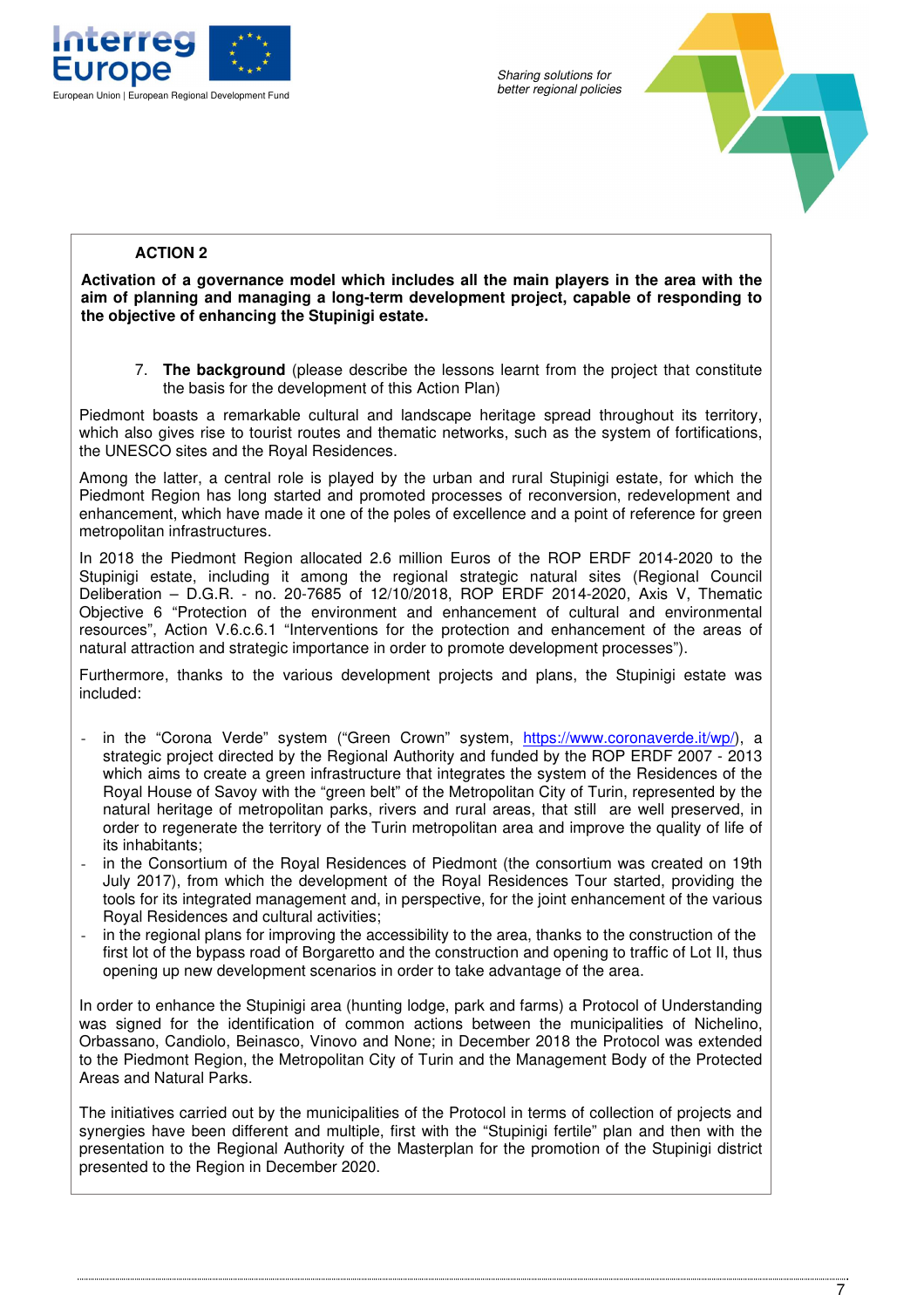



The importance of the Stupinigi tourist estate for the next regional development was also confirmed by the guidelines drawn up by the Regional Strategic Document for the new programming period 2021-2027 drawn up by the Piedmont Region for the road-show with the main territorial stakeholders in the first months of 2021; in the programming document, the centrality of the Stupinigi estate is confirmed and the opportunity to continue the enhancement process of the Royal Residences is supported, due to its importance and the wide positive impact it can generate on the territory and for a wide range of operators.

Because of this varied framework and the strategic importance of the Stupinigi estate for the tourist and economic development of the area, it is particularly important to implement a governance system shared by the actors of the territory which provides for the activation of a technical-political Advisory Board coordinated by the Regional Authority in which appropriate representation is given to the different actors involved.

**Lessons learned from Ecomuseum of Ribeira de Pena**: Centralized but consensual decisionmaking coordination that include the involvement of local community as well, is a significant boosting for enhancing the tangible and intangible cultural heritage of the asset.

In addition to the participatory governance model that emerged during the study visit to the Castel of Checiny in Poland, the governance model implemented by the Ecomuseum of Ribeira de Pena, in Portugal, was of particular inspiration. Although it is a different cultural heritage compared to that of the Stupinigi estate, the activation of a technical-political advisory board in which both stakeholders and representatives of local institutions took part was exemplary. This advisory room was created by a previous Protocol of Understanding between the Municipality of Ribeira de Pena and CACER - Artisans Cooperative of Cerva. In fact, the governance model envisaged by the Protocol guarantees centralized but consensual decision-making coordination which also provides for the involvement of local communities and it is capable of effectively responding to the objective of preserving and enhancing the tangible and intangible cultural heritage of the asset.

8. **Action** (please list and describe the actions to be implemented)

**Action**: activation of a governance model which includes all the main players in the area with the aim of planning and managing a long-term development project, capable of responding to the objective of enhancing the Stupinigi estate.

This action can be achieved thanks to the implementation of two specific tasks.

**Task 1:** Activation of a technical - political advisory board as required by Article 3 of the Stupinigi Enhancement Protocol, approved with Regional Council Deliberation – D.G.R. – no. 47 - 6153 of 15/12/2017

This action provides for the activation of a political-technical control room with regional coordination and with appropriate representation of the bodies involved, to be convened at the request of the organisations signing the Protocol, as already provided for in point 3 of the same.

The control room will carry out the following activities:

- Coordination of the interventions of the actors involved;
- Definition and implementation of the preparatory actions and enhancement projects identified and shared among the main stakeholders;
- Activation of synergies with further pulic programmes / projects or through the activation of public and private partnerships (PPPs).

**Task 2:** Activation of technical discussion tables with the involvement of staff with specific skills in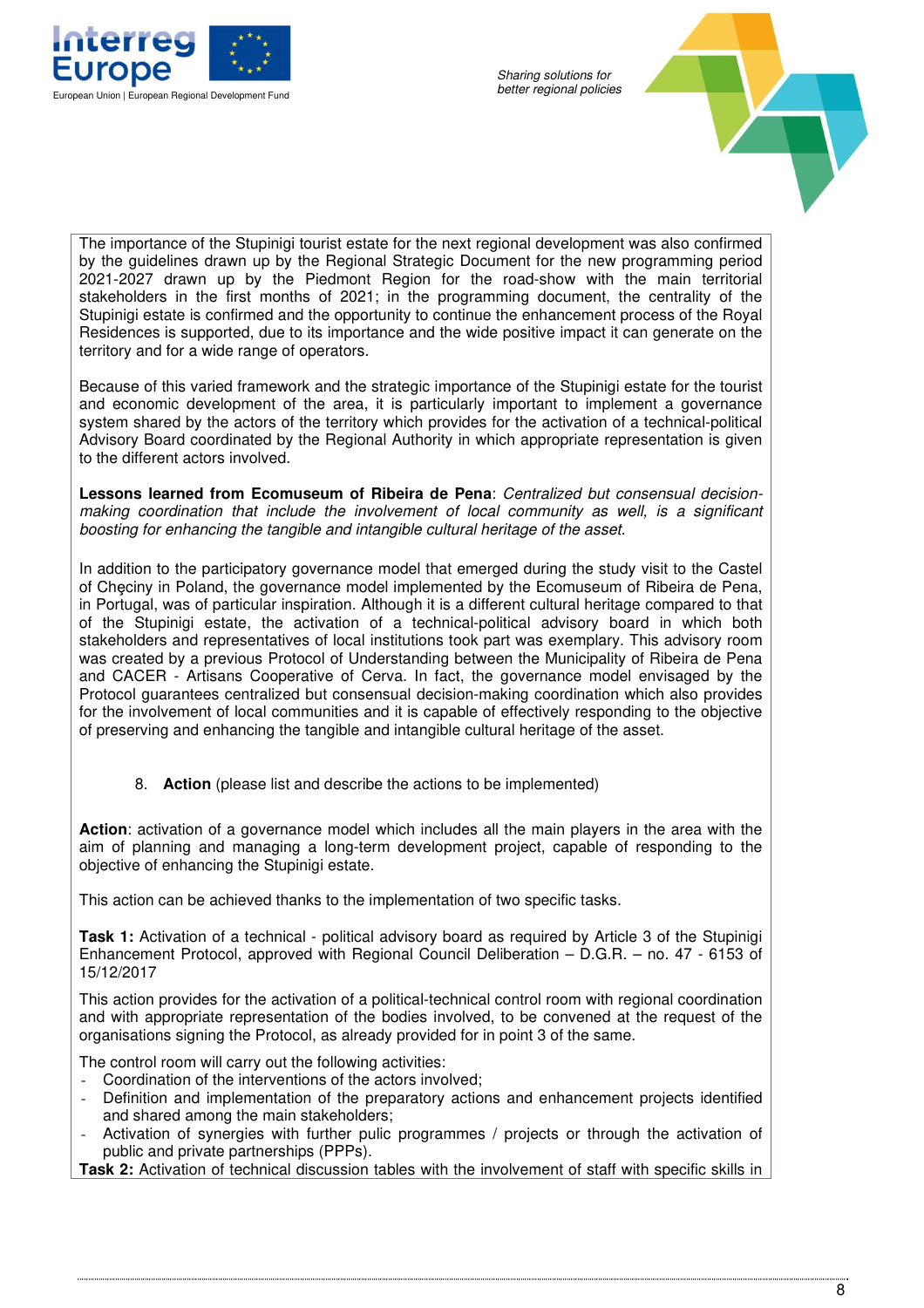



the promotion, enhancement and conservation of the cultural and landscape heritage to carry out actions of:

- System organisation and coordination (participants in the Protocol);
- Monitoring of the activities;
- Guarantee of the contents and activities coherence of the Protocol itself.

In particular, this governance model will act through conservation and enhancement actions in the context of the Hunting Lodge and the so-called concentric of Stupinigi and the real estate compendiums and agricultural estates present in the territory of the Royal Parks, promoting sustainable tourism development in the context of a wider programme to enhance the system of the Royal Residences, keeping the thematic discussion tables active; favouring the collection of ideas and the involvement of local actors; carrying out participation activities in public and / or private funding sources and carrying out monitoring activities.

- 9. **Stakeholders / Players involved** (please indicate the regional organisations involved in the development and implementation of the action and explain their role)
- **-** The Piedmont Regional Authority, as managing Authority of the ROP ERDF 2021 2027 and owner of a part of the Stupinigi estate will be a key member of the governance model playing the role of political-technical coordinator.

As representatives of local authorities and beneficiaries (direct / indirect) of the investments we can list:

- **-** Municipality of Nichelino,
- **-** Municipality of Orbassano,
- **-** Municipality of Candiolo,
- **-** Municipality of Beinasco,
- **-** Municipality of Vinovo;
- **-** Municipality of None,
- **-** Metropolitan City of Turin,
- **-** Municipality of Turin,
- **-** Management Body of Protected Areas and Natural Parks.

Within the Governance Model, the Municipalities and Management Body of Protected Areas and Natural Parks will act as main members of the Control Room and they will contribute to the definition of the contents and further programmes / projects for the future development of the Stupinigi area.

#### 10. **Timeframe**

1<sup>st</sup> June 2021 – 31<sup>st</sup> May 2023 (estimated, - it depends on the approval and the implementation of ROP ERDF of the Piedmont Region 2021 – 2027)

11. **Costs** (if relevant)

100.000 Euros = estimated cost of preparatory activities (staff cost of Piedmont Regional Authority + Municipalities + Management Body for the action implementation)